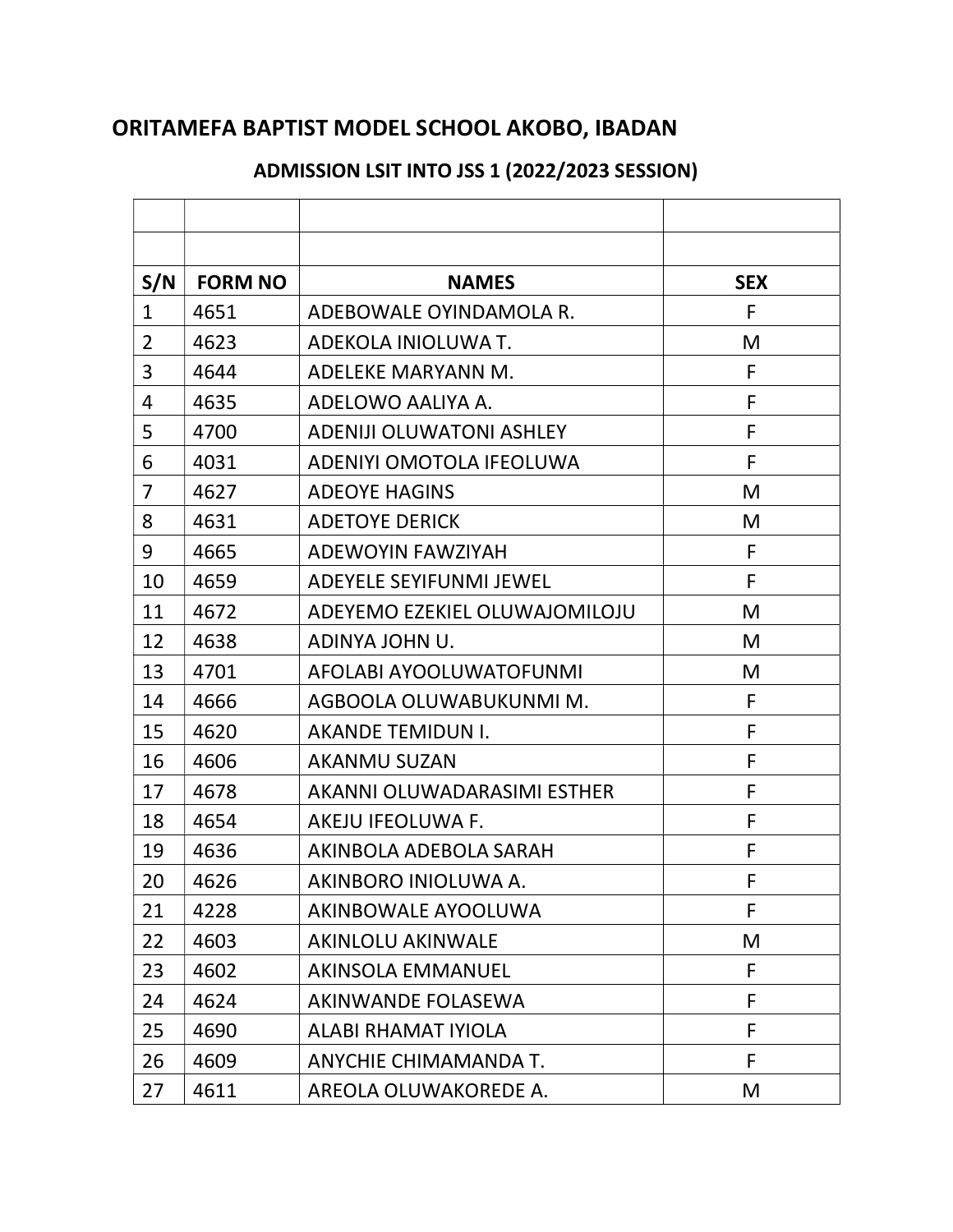| 28 | 4658 | <b>AWOLEYE MARY ADEDIWURA</b>    | F |
|----|------|----------------------------------|---|
| 29 | 4669 | AYENI-WILLIAMS OYINLOLA A.       | F |
| 30 | 4639 | <b>BALOGUN FADEELAH</b>          | F |
| 31 | 4633 | CHINEDUM CHIDINMA                | F |
| 32 | 4670 | <b>EGUNJOBI OLUWANIMOFE</b>      | F |
| 33 | 4667 | <b>ELULADE SHOLAPE ESTHER</b>    | F |
| 34 | 4685 | <b>ESAN OLUWADUNNI</b>           | F |
| 35 | 4656 | <b>FOLAYAN OLUWADARASIMI</b>     | F |
| 36 | 4649 | <b>IBIDUN DANIELLA</b>           | F |
| 37 | 4648 | <b>IBIDUN DAVID</b>              | M |
| 38 | 4641 | <b>IBRAHIM AISHAT SEYIFUNMI</b>  | F |
| 39 | 4664 | <b>ILORI ABRIANNA OLUWATOYIN</b> | F |
| 40 | 4662 | <b>ILORI CHRISTIANAH</b>         | F |
| 41 | 4618 | <b>IMOLEAYO BELLO E.</b>         | F |
| 42 | 4646 | <b>IPADEOLA JOHN E.</b>          | M |
| 43 | 4601 | <b>JOLAOLU TOJUAYOLO</b>         | M |
| 44 | 4697 | <b>KASIM OLUWANIFE GOMEZ</b>     | M |
| 45 | 4643 | <b>KOLADE AYOOLA</b>             | F |
| 46 | 4608 | <b>KOSOKO DANIEL TAIWO</b>       | M |
| 47 | 4607 | <b>KOSOKO DAVID KEHINDE</b>      | M |
| 48 | 4653 | LAWAL OLAMIPOSI S.               | M |
| 49 | 4687 | <b>MOBOLAJI AFOLAWE GRACE</b>    | F |
| 50 | 4698 | OBAFEMI VANIA IMISIOLUWA         | F |
| 51 | 4694 | <b>OBISESAN OBALOLUWA</b>        | M |
| 52 | 4683 | <b>ODILI TRINAH CHIZARAM</b>     | F |
| 53 | 4645 | <b>ODUYEMI ERIIFEOLUWA</b>       | F |
| 54 | 4680 | OGUNBIYI AYODEJI KAYINKUMI       | M |
| 55 | 4610 | <b>OGUNBODEDE OLUWANIFEMI</b>    | M |
| 56 | 4634 | OGUNGBAYI ELIJAH A.              | M |
| 57 | 4668 | <b>OGUNLESE AYOOLA E.</b>        | M |
| 58 | 4661 | <b>OJOMU ENIOLA ISAAC</b>        | M |
| 59 | 4621 | <b>OLABODE OLANREWAJU</b>        | M |
| 60 | 4693 | OLADEJO OBALOLUWA D.             | M |